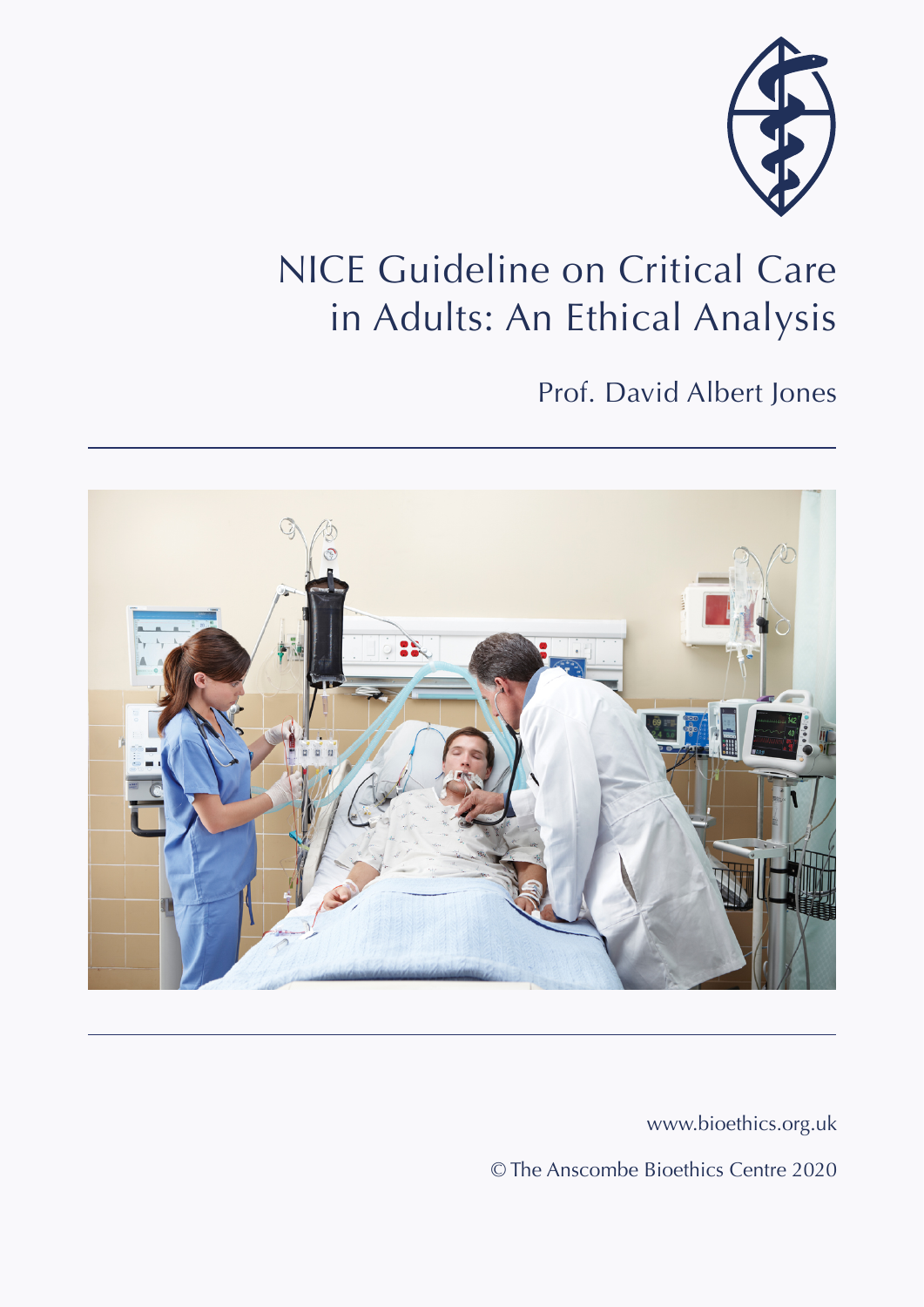

# About the Author

*David Albert Jones is Director of the Anscombe Bioethics Centre, Oxford, Research Fellow at Blackfriars Hall, Oxford University, and Professor of Bioethics at St Mary's University, Twickenham.*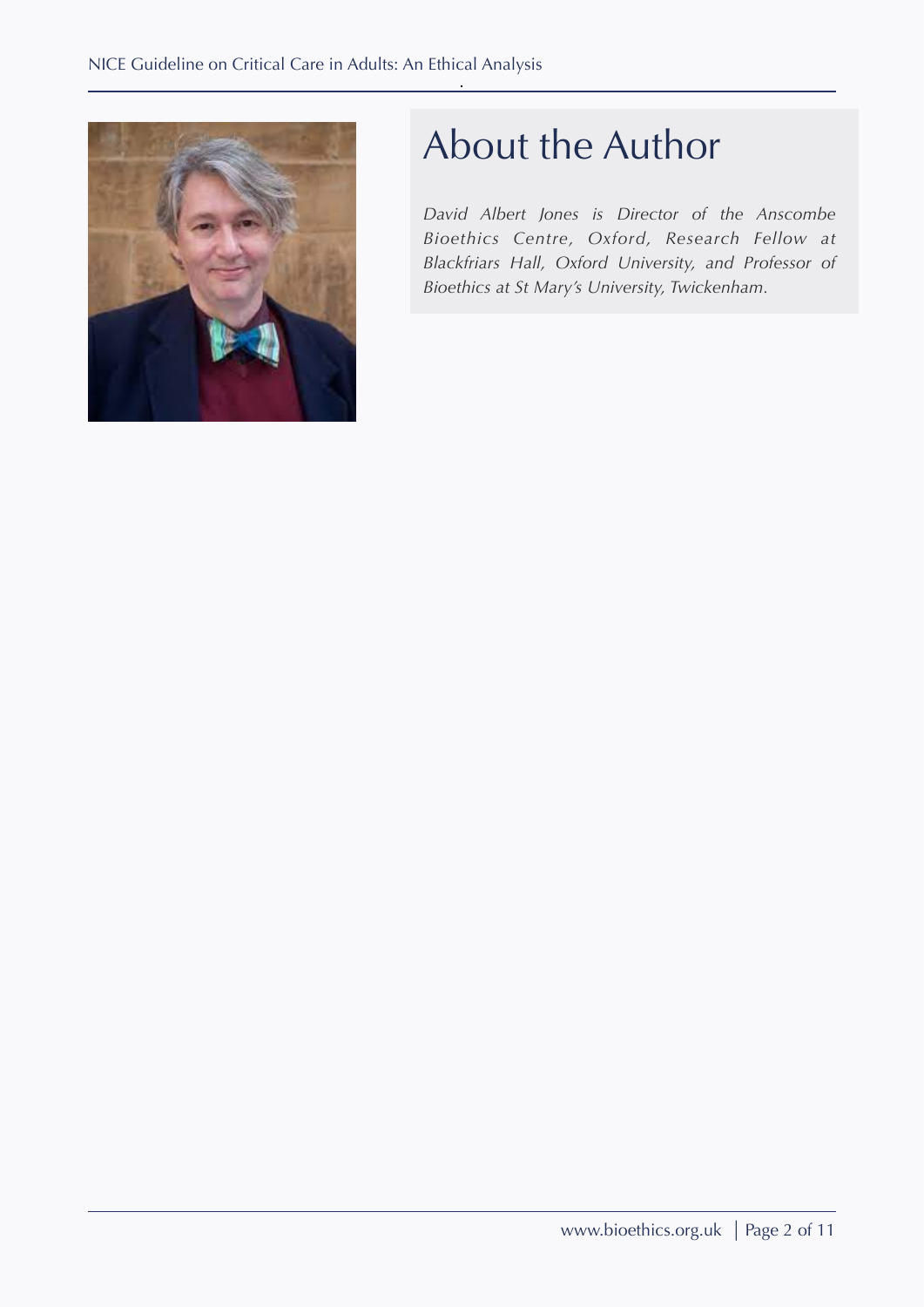## NICE Guideline on Critical Care in Adults: An Ethical Analysis

#### Introduction

This paper takes as its focus a guideline produced by the National Institute for Health and Care Excellence (NICE), the national advisory body for rationing health and social care in England. It should be read together with the first COVID-19 Briefing Paper of the Anscombe Bioethics Centre, Resource allocation and ventilators: A statement of Catholic principles. **[1]** Ethical analysis of the NICE guideline is relevant even after the United Kingdom has passed the first peak in cases of COVID-19 both because the danger of a second peak is real and because the model for rationing exemplified in the guideline may be used for other healthcare emergencies.

It is well known that COVID-19 can cause breathing problems so severe that patients may need to be given oxygen using a ventilator. There is no cure for COVID-19 and many of those on ventilation will not survive. **[2]** Nevertheless, ventilation undoubtedly saves lives, helping some people through the worst until the body successfully fights off the infection. A key target for health services has therefore been to ensure that there are enough ventilators to go around during the pandemic. The ethical question is how these should be allocated in the fairest and most effective way.

It is the role of NICE to produce evidencebased guidelines to help providers and commissioners decide what treatments or forms of care to offer and to whom. In the context of the current pandemic, NICE has produced several documents, of which the first and to date most controversial is COVID-19

rapid guideline: critical care in adults (NG159). **[3]** The purpose of the guideline is 'to maximise the safety of patients who need critical care during the COVID19 pandemic… [and to] enable services to make the best use of NHS resources'. **[4]** What does this guideline say and how far does it accord with a Catholic understanding of the requirements of justice?

#### The Content of the Guideline

The document begins by recommending that on admission to hospital all patients, not only suspected COVID- 19 patients, be assessed for 'frailty'. **[5]** Frailty is not the same as disability or illness. Frailty, as the term is used by doctors, refers to a person's mental and physical resilience. As people age, they gradually lose their ability to 'bounce back and recover from events like illness and injury'. **[6]** However, someone's frailty cannot be inferred just from that person's age. An individual who is 70 years old and who has suffered from a serious injury may well be frailer than someone else who is 80 years old but in good health. NICE recommends the Clinical Frailty Scale (CFS) as a tool to measure frailty. This gives a score from 1 (very fit) through 5-6 (mildly and moderately frail) to 9 (terminally ill). **[7]**

The NICE guideline recommends that decisions about referral to critical care should be informed by a CFS assessment because it is relatively easy to administer and there is evidence that higher CFS scores are associated with poorer patient outcomes. **[8]** The score helps estimate whether critical care would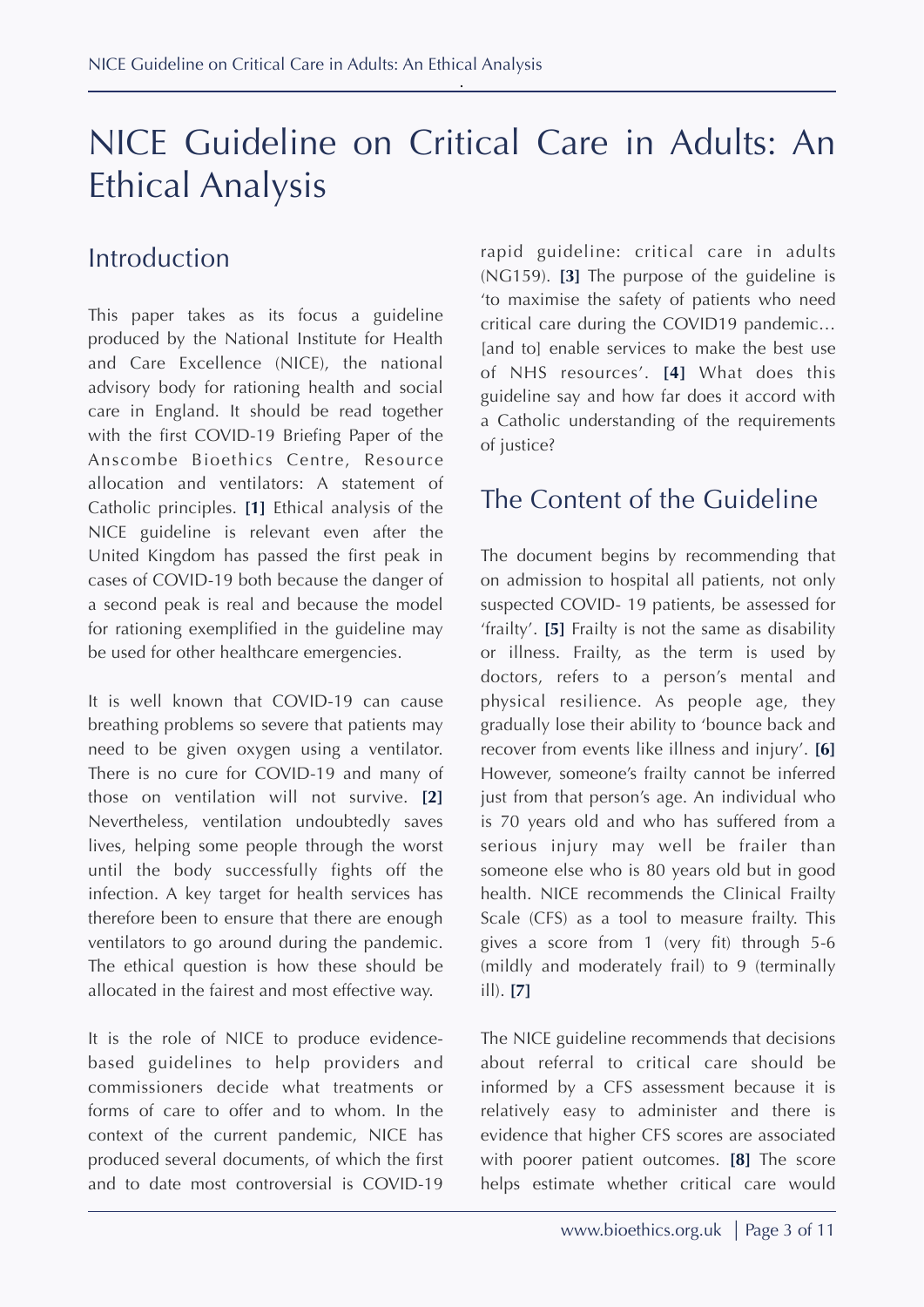help this patient. However, the first edition of the NICE guideline was criticised strongly by healthcare professionals and by disability groups **[9]** for recommending the routine use of the CFS with all patients. Subsequently NICE has revised the guideline several times to make clear that CFS scores should not be used in any patient aged under 65 or in any patient with a stable long-term disability. These patients require an 'individualised assessment of frailty'. **[10]** Even for those over 65 without stable long-term disabilities, where a CFS score can be used, this should be done 'as part of a holistic assessment' **[11]** and not in isolation. Furthermore, doctors should also 'involve relevant specialists if needed, such as for people with dementia'. **[12]**

NICE does not provide an overall scoring system but states that the 'risks, benefits and possible likely outcomes' **[13]** of the different treatment options should be discussed with patients, families and carers, using 'decision support tools' where available. Decisions about admission to critical care should involve the critical care team. **[14]** The guideline also mandates that healthcare professionals 'sensitively discuss a possible "do not attempt cardiopulmonary resuscitation" decision with all adults with capacity and an assessment suggestive of increased frailty'. **[15]** Those who would not benefit from admission to critical care should 'receive optimal care within the ward'. **[16]** In the case of COVID-19 patients this ward-based care may well involve use of oxygen and, for some, non-invasive forms of ventilation. **[17]**

## Areas of Agreement and Causes of Concern

The key strength of this document, from a Catholic perspective, is that it is framed in relation to the risks, benefits and likely outcomes of the different treatment options. It is an evaluation of treatments not an evaluation of persons. The primary reason not to refer a patient to critical care is that this patient is unlikely to benefit but would have to endure the burdens of invasive treatment such as intubation and the risks of harm including the harm of dying in a highly medicalised environment. It is clear that increasing frailty decreases the likelihood of benefit from critical care and, as stated in Briefing Paper 1, likelihood of benefit is ethically relevant to allocation decisions. **[18]** The NICE guideline is also to be commended for making clear that, if a patient is in hospital and would not benefit from critical care, the patient should be offered 'optimal care within the ward'. **[19]** The decision should never be thought of as a choice between critical care or no care.

It is also reasonable for the guideline to recommend that healthcare professionals raise, in a sensitive way, the issue of cardiopulmonary resuscitation (CPR). When CPR is needed it is always in response to an emergency and there is no time for reflection and discussion. However, in a patient who is frail and has other underlying health conditions, CPR is unlikely to be beneficial (despite the impression many people have from the media or from television hospital dramas) and, even if successful in the short term, CPR may cause pain or injury. To protect such patients from overzealous and harmful actions they need a 'Do Not Attempt Cardiopulmonary Resuscitation' (DNACPR) decision recorded in their notes. Hence, it is right to discuss the issue in advance, but sensitively and in a way that is clearly related to the risks, benefits and likely outcomes of this treatment (CPR) for this patient. Such an approach is in accord with Catholic principles.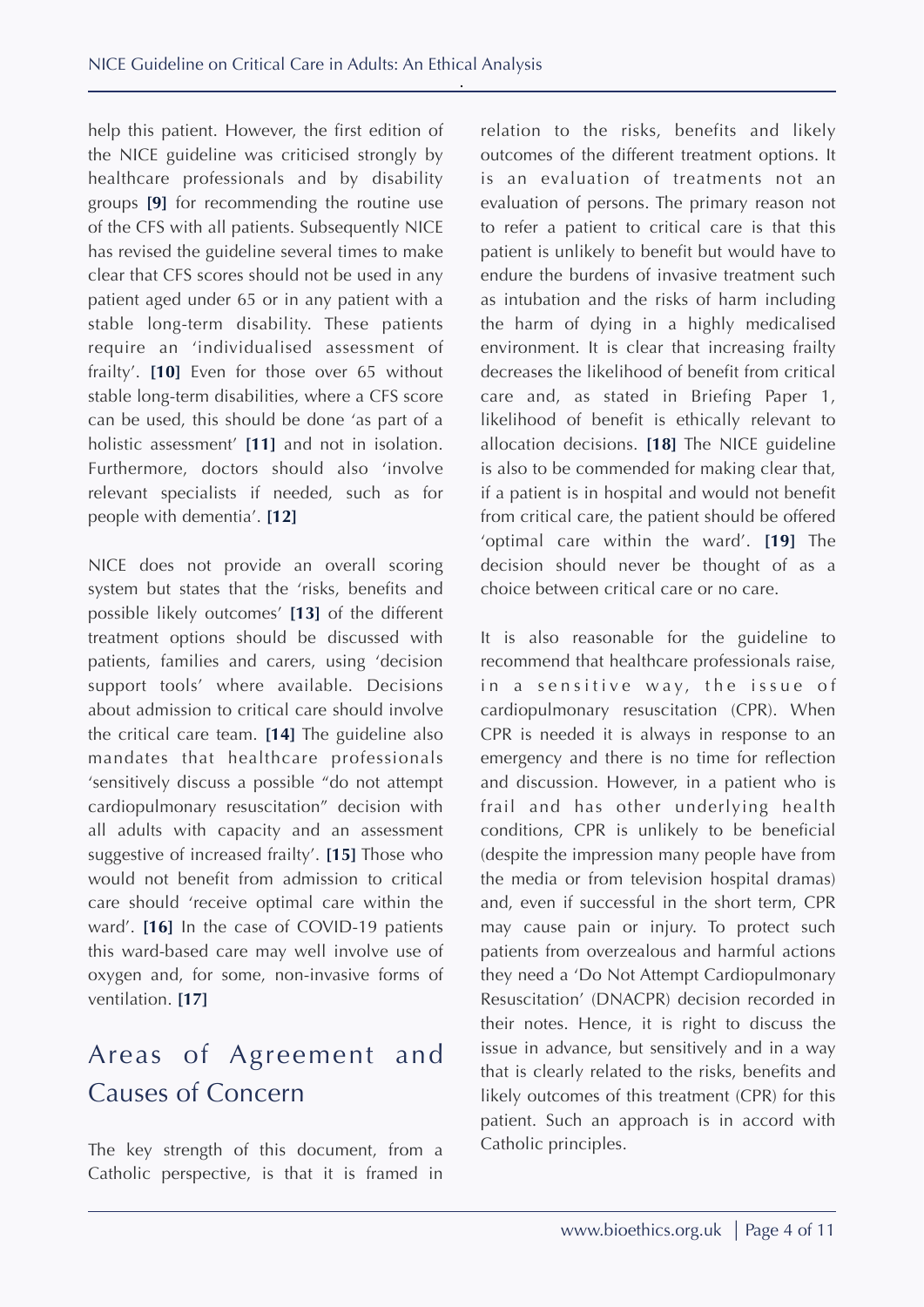There are, however, aspects of the NICE guideline that are causes for concern:

- The first edition of the guideline was clearly defective in recommending that CFS scores be used with patients where the scale has not been validated (those under 65 or with stable long-term disabilities).
- The revised versions are better in recommending use of the CFS only for a subsection of patients and only as part of a 'holistic' assessment of frailty, informed by relevant specialists. However, the guideline continues to illustrate what it means to be frail by reference to a threshold number 'for example, a CFS score of 5 or more'. **[20]**
- The guideline also includes a one-page 'critical care referral algorithm' **[21]** to help clinicians decide whether to refer a COVID-19 patient to critical care. Again, the current version is better than the one given in the first edition, but it still includes the 'over 65' and 'CFS score of over 5' criteria to illustrate assessments and it does not highlight the need to involve specialists in assessment of frailty and in the decision whether to refer the patient to critical care. It is likely that this one page summary will remain the most influential part of the guideline and there is a danger that the assessment will become a 'tick box exercise' if doctors are not adequately supported and rely on the algorithm. **[22]**
- The guideline commendably states that those who would not benefit from critical care should receive 'optimal care within the ward'. **[23]** However, in the algorithm this recommendation is reduced to 'ward-level care safe currently: continue to review'. **[24]** This phrase does not make clear that wardlevel care should be 'optimal' for the individual patient, will not be the same for all patients and, for some, will involve active treatment options and not only symptom control.

• NICE does not describe in any detail how frailty and co-morbidity can be combined into a holistic assessment. Without such detail, some units have produced tick-box 'decision support tools' in which age, frailty, and co-morbidities are each scored with a number. Such combined numerical scores are simplistic, un-evidenced and misleading in that they typically treat age, frailty and comorbidity as independent variables. This leads to 'double counting' and to unfair discrimination against older patients and against those with pre-existing disabilities. One such 'decision support tool' has been highlighted in the media. **[25]** It was not produced or approved by NHS England or by NICE and was repudiated by both bodies. However, this repudiation received much less publicity than the original article **[26]** and similar decision support tools may be in use elsewhere. **[27]** There is no explicit warning in the NICE guideline of the dangers of adopting combined numerical scoring tools for deciding admission to critical care.

### Likely Outcomes and Refusals of Treatment

Ethical decisions about offering or accepting treatment should consider the 'risks, benefits and possible likely outcomes'. **[28]** A likely outcome that is less than full recovery is to this extent less beneficial and the patient should weigh up the benefits before accepting the risks and burdens of treatment. However, there is a problem with the way NICE expresses the aim of treatment as being to 'recover from their critical care admission to an outcome that is acceptable to them'. **[29]** This goes beyond stating that partial recovery is less desirable inasmuch as it is partial. It invites the question as to whether life with disability is 'acceptable' to the patient.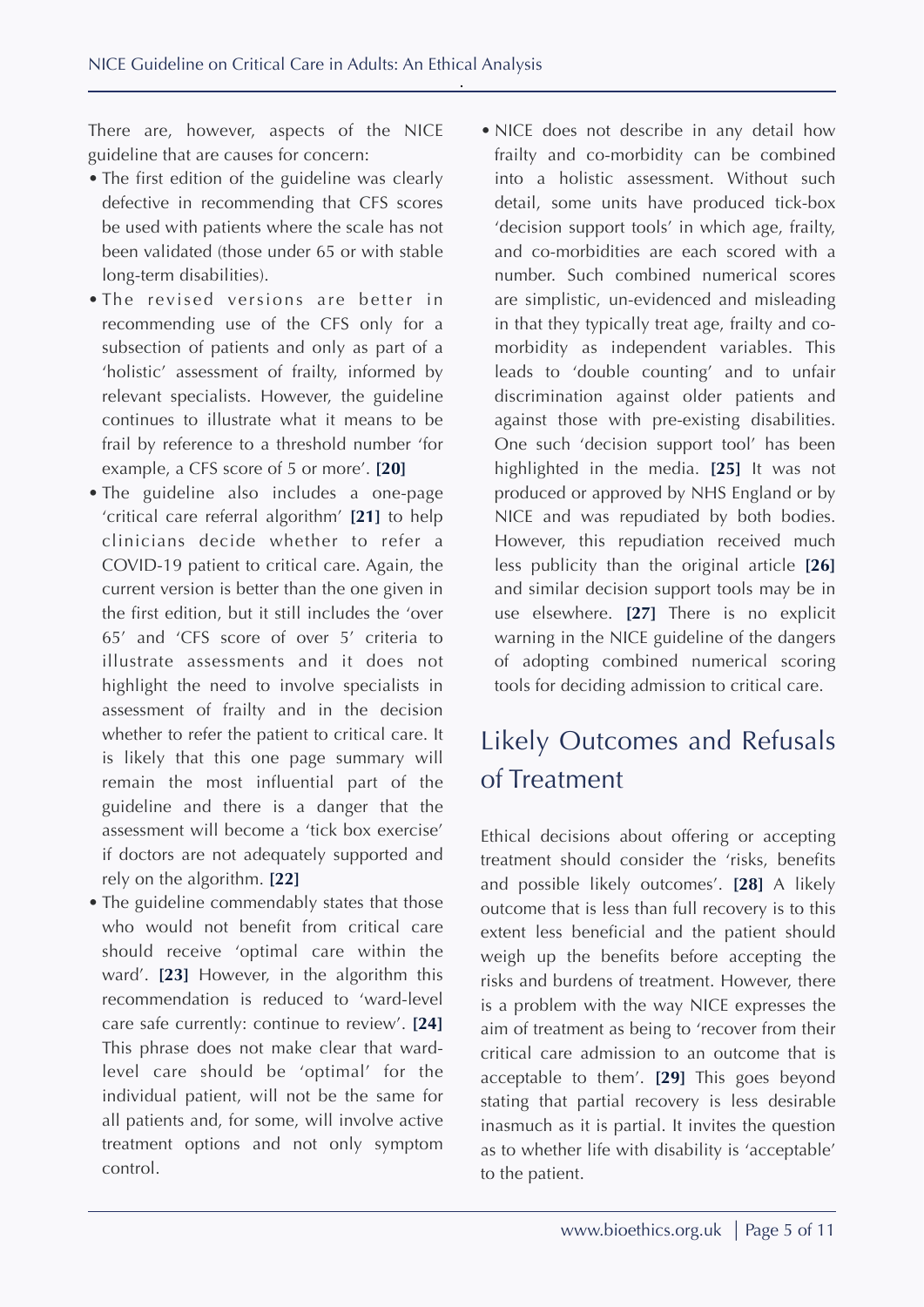The problem is not only that people are very poor at predicting how they would feel if they became disabled. **[30]** The deeper problem is that asking what 'quality of life' is 'acceptable' **[31]** invites the thought that some states are worse than death, some lives unworthy of life. Even to ask the question is to place on disabled people the burden of having to justify their future survival. **[32]** To invite people to refuse treatment because life with disability would be unacceptable to them is to encourage suicide by omission. **[33]**

In this regard it is extremely worrying that in supporting documents for the NICE guideline the link for further advice on advance refusals of treatment directs the unwary reader to the website of Compassion in Dying. This is a sister organisation to Dignity in Dying, formerly known as the Voluntary Euthanasia Legalisation Society. Compassion and Dying promotes the use of advance refusals as a means to hasten death. This is evident from the wording provided by the organisation for an advance refusal of treatment in the context of COVID-19:

If I develop symptoms of coronavirus (COVID-19), whether it is suspected or confirmed, I refuse the following:

- to be admitted to a critical care department (i.e. intensive care or a high dependency unit)
- mechanical ventilation, both invasive and non-invasive
- all other life-sustaining treatment, including but not limited to clinically assisted nutrition and hydration, antibiotics and cardio-pulmonary resuscitation (CPR)
- My priority is to be made comfortable and I accept all forms of palliative medications to ensure this.

Note that this refusal is recommended to all patients without any knowledge of the benefits or burdens of the different interventions to this or that patient. It is a blanket recommendation of a blanket refusal of all life-sustaining treatment. Interventions which may well be burdensome with little prospect of benefit, such as CPR, are listed alongside non-invasive ventilation and clinically assisted hydration which are less burdensome and may well be beneficial at least in some situations for some patients. All interventions are refused which fall under the description 'life-sustaining' and thus the clear aim of this statement is to encourage the thought that one could or should avoid sustaining a life that falls below what is acceptable, a life unworthy of living. **[34]**

Because this advance refusal omits any consideration of the burdens or benefits of specific treatments in relation to the individual patient, and because it includes the blanket refusal of clinically assisted nutrition and hydration whatever the patient's particular circumstances, it is contrary to a Catholic understanding of respect for human life. Compassion in Dying have argued **[35]** that part of the benefit they provide is that the use of their refusal forms will bring 'cost savings' for the NHS. It is deeply regrettable that NICE should be associated, even indirectly, with the unethical promotion of blanket refusal of treatment as a means of rationing resources. **[36]**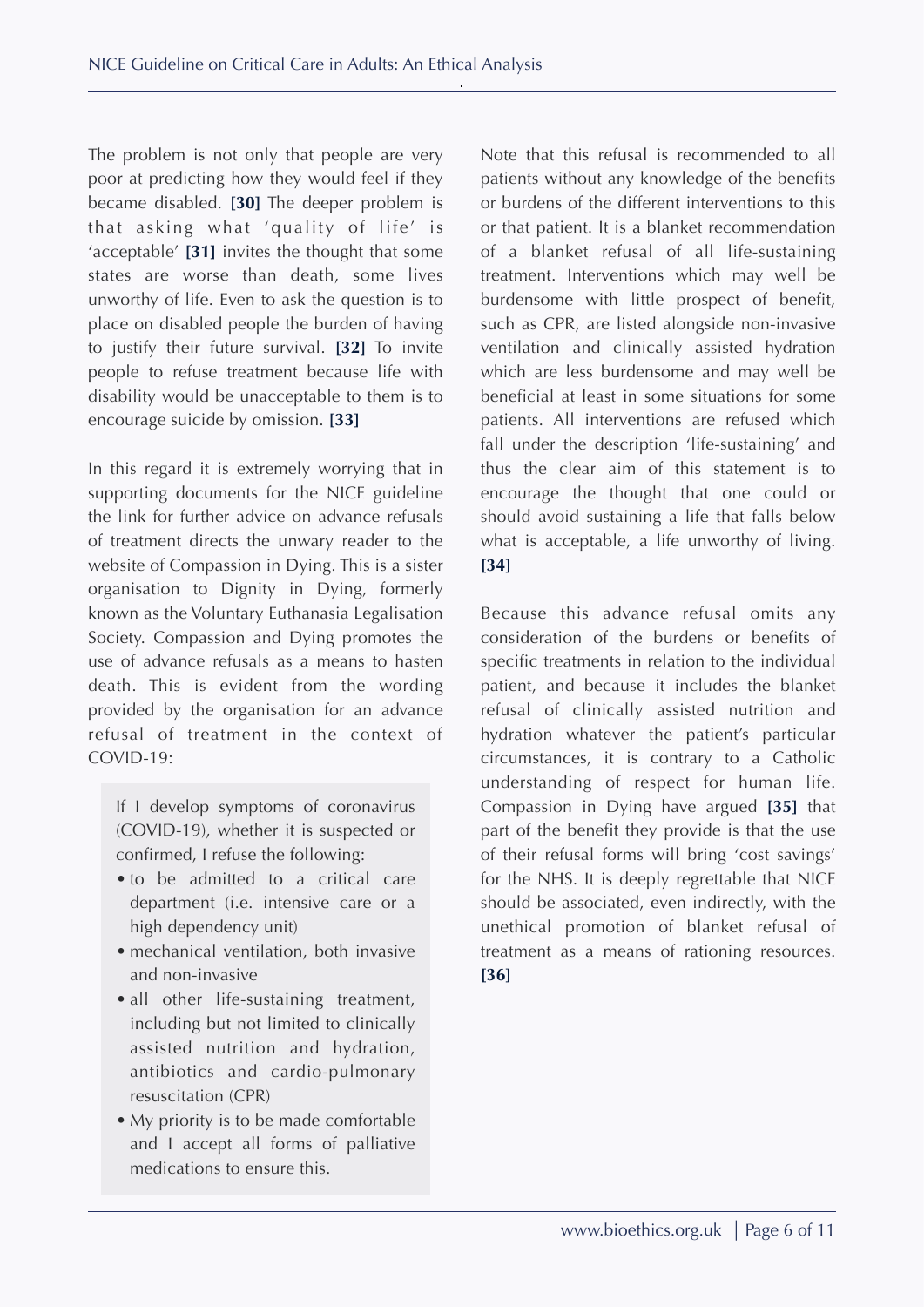## Unacknowledged Triage and the Discouragement of Treatment

The NICE guideline was updated on 9 April 2020 to include links to 'ethical guidance from the British Medical Association, the Royal College of Physicians and the General Medical Council'. **[37]** The guidance of the BMA addresses a situation where 'demand outstrips the ability to deliver to existing standards'. **[38]** It envisages that this may require 'withdrawing [life sustaining] treatment from an individual who is stable or even improving but whose objective assessment indicates a worse prognosis than another patient'. **[39]** It is useful to contrast this approach with the NICE guideline, which is based on the premise that, through great efforts of social distancing by the general public and through the provision of increased capacity within the NHS, there will always be enough resources to offer urgent lifesaving treatment to all those who could reasonably hope to benefit.

Had the NHS been overwhelmed, as some health systems in other countries were, then the NICE guideline would have had to be revised to include some overt triage criteria related to an estimate of the resources available, but this did not happen even during the peak of demand. The NICE guideline advocated provision of critical care based on an individualised assessment of risk and benefit. Nevertheless, in practice it seems likely that at least some healthcare professionals have discouraged admission to hospital and / or admission to critical care for people who might have benefited out of a fear that otherwise the system would be overwhelmed. This may be called unacknowledged triage.

Unacknowledged triage, whether by omitting to refer patients or by discouraging patients from requesting treatments or by encouraging advance refusals of potentially beneficial treatment or by blanket policies for advance care planning **[40]** is not transparent and hence it carries the risk of causing avoidable harms. There are some indications that this has occurred during the pandemic, perhaps on a large scale. This is suggested, for example, by the decrease of 29% in people presenting at accident and emergency during the pandemic [41] and in the marked increase in overall deaths during the pandemic, not all of which are directly attributable to the virus. **[42]**

It would be a cruel irony if the fear of scarcity has done greater harm than the scarcity itself, or if people who could have benefited have been refused admission while critical care beds were standing empty. NICE is clear that its guideline 'does not override the responsibility to make decisions appropriate to the circumstances of the individual, in consultation with them and their families and carers or guardian'. **[43]** The pre-pandemic guidance on best practice for decision making in critical care remains valid, and the first question to consider is 'How will critical care treatments help the person in the short and long term?'. **[44]** This in turn is an expression of the first duty of any doctor which is to 'make the care of your patient your first concern'. **[45]**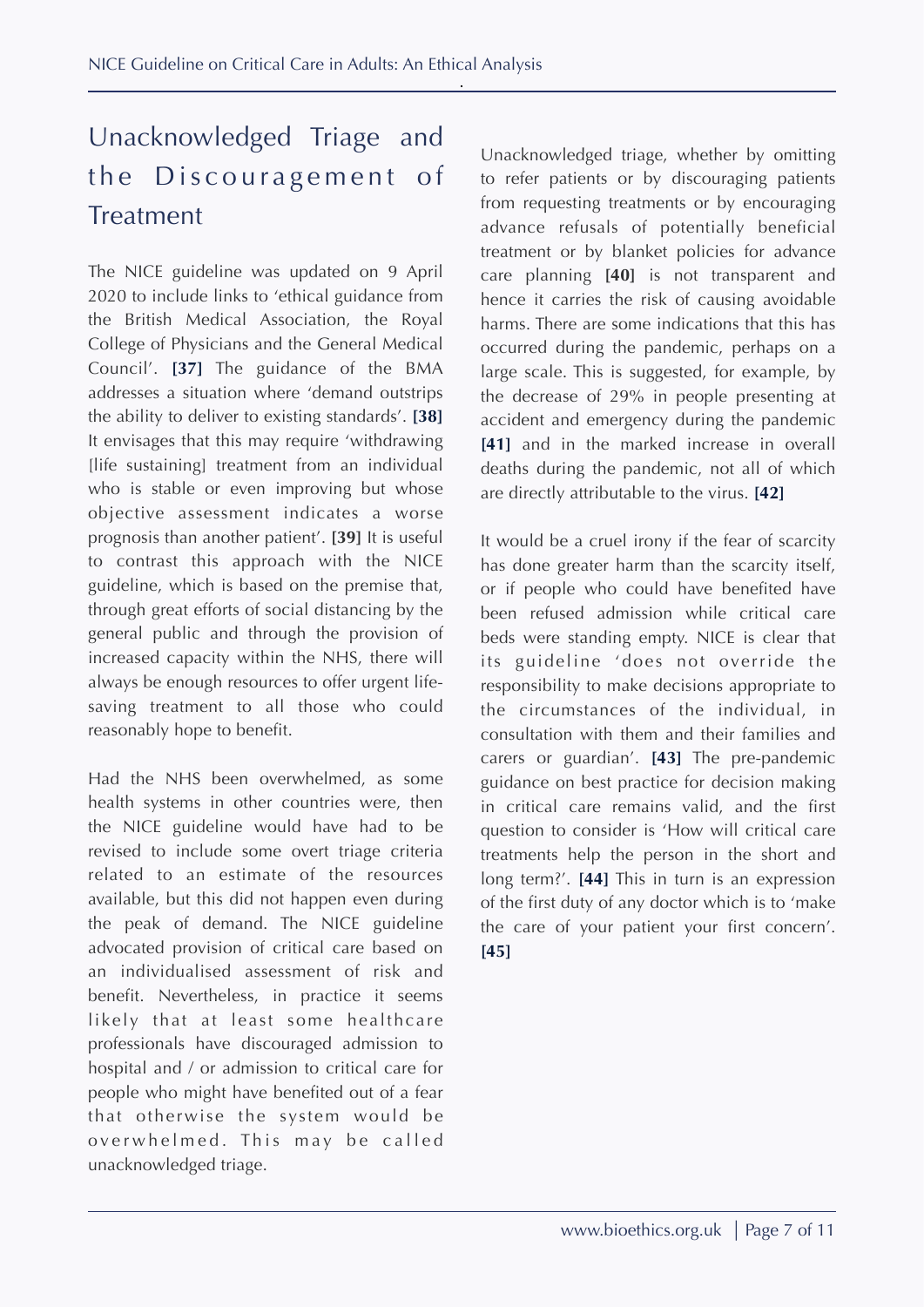# Endnotes

**[1]** D.A. Jones, *Resource allocation and ventilators: A statement of Catholic principles*, Anscombe Bioethics Centre, COVID-19 Briefing Paper 1 (8 April 2020), hereafter 'Briefing Paper 1': [https://bioethics.org.uk/](https://bioethics.org.uk/research/covid-19-briefing-papers/resource-allocation-and-ventilators-a-statement-of-catholic-principles-prof-david-albert-jones/) [research/covid-19-briefing-papers/resource](https://bioethics.org.uk/research/covid-19-briefing-papers/resource-allocation-and-ventilators-a-statement-of-catholic-principles-prof-david-albert-jones/)allocation-and-ventilators-a-statement-of[catholic-principles-prof-david-albert-jones/](https://bioethics.org.uk/research/covid-19-briefing-papers/resource-allocation-and-ventilators-a-statement-of-catholic-principles-prof-david-albert-jones/)

**[2]** According to the Intensive Care National Audit and Research Centre, of those patients who received ventilation within 24 hours of admission to critical care only 40% were still be alive 30 days later (*ICNARC report on COVID-19 in critical care*, 24 April 2020, p. 20).

**[3]** COVID-19 rapid guideline: critical care in adults (NG159) © NICE 2020 Originally published on 20 March 2020, updated 25 March, 31 March, 9 April, 24 April and 29 April 2020. [https://www.nice.org.uk/guidance/](https://www.nice.org.uk/guidance/ng159) [ng159](https://www.nice.org.uk/guidance/ng159) Hereafter, 'NG159'.

**[4]** *Ibid*., p. 4, Overview.

**[5]** *Ibid*., p.6, 1.1.

**[6]** Age UK 'Understanding frailty' [https://](https://www.ageuk.org.uk/our-impact/policy-research/frailty-in-olderpeople/understanding-frailty/) www.ageuk.org.uk/our-impact/policy-research/ [frailty-in-olderpeople/understanding](https://www.ageuk.org.uk/our-impact/policy-research/frailty-in-olderpeople/understanding-frailty/)[frailty/](https://www.ageuk.org.uk/our-impact/policy-research/frailty-in-olderpeople/understanding-frailty/) (Page last updated 3 May 2019).

**[7]** Specialised Clinical Frailty Network [https://](https://www.scfn.org.uk/) [www.scfn.org.uk/](https://www.scfn.org.uk/)

**[8]** FFor example, C. Fisher, *et al*. 'Predicting intensive care and hospital outcome with the Dalhousie Clinical Frailty Scale: a pilot assessment', *Anaesthesia and intensive care* 43.3 (2015): 361-368; D. Basic and C. Shanley

'Frailty in an older inpatient population: using the clinical frailty scale to predict patient outcomes', *Journal of Aging and Health* 2015;27:670-85; S. Juma, M. Taabazuing and M. Montero-Odasso, 'Clinical frailty scale in an acute medicine unit: a simple tool that predicts length of stay', *Canadian Geriatrics Journal*, 2016. 19(2), 34.

**[9]** For example, I. Tuffrey-Wijne 'COVID-19: "The Clinical Frailty Scale is not suitable for use with people with learning disabilities' *Nursing Times* 26 March 2020; J. Pring 'Coronavirus: Anger over "terrifying and discriminating" intensive care guidance', Disability News Service, 26 March 2020. https://www.disabilitynewsservice.com/ [coronavirus-anger-over-terrifying-and](https://www.disabilitynewsservice.com/coronavirus-anger-over-terrifying-and-discriminating-intensive-careguidance/)[discriminating-intensive-careguidance/](https://www.disabilitynewsservice.com/coronavirus-anger-over-terrifying-and-discriminating-intensive-careguidance/)

**[10]** *Op. cit.*, NG159, p. 6, 1.1, as amended 25 March 2020.

**[11]** *Ibid*., p. 6, 1.1, as amended 25 March 2020.

**[12]** *Ibid*., p. 6, 1.1 as amended 24 April 2020 (role of specialists) and 29 April 2020 (example of dementia).

**[13]** *Ibid*., p. 7, 2.1.

**[14]** *Ibid*., p. 7, 2.2 as amended 25 March 2020, p. 8, 2.4 as amended 25 March 2020.

**[15]** *Ibid*., p. 7, 2.4.

**[16]** *Ibid*., p. 8, 2.6.

**[17]** British Thoracic Society Guidance: *Respiratory support of patients on medical ward*, V1.0, 16 April 2020.

**[18]** *Op. cit*., Briefing Paper 1, p. 3.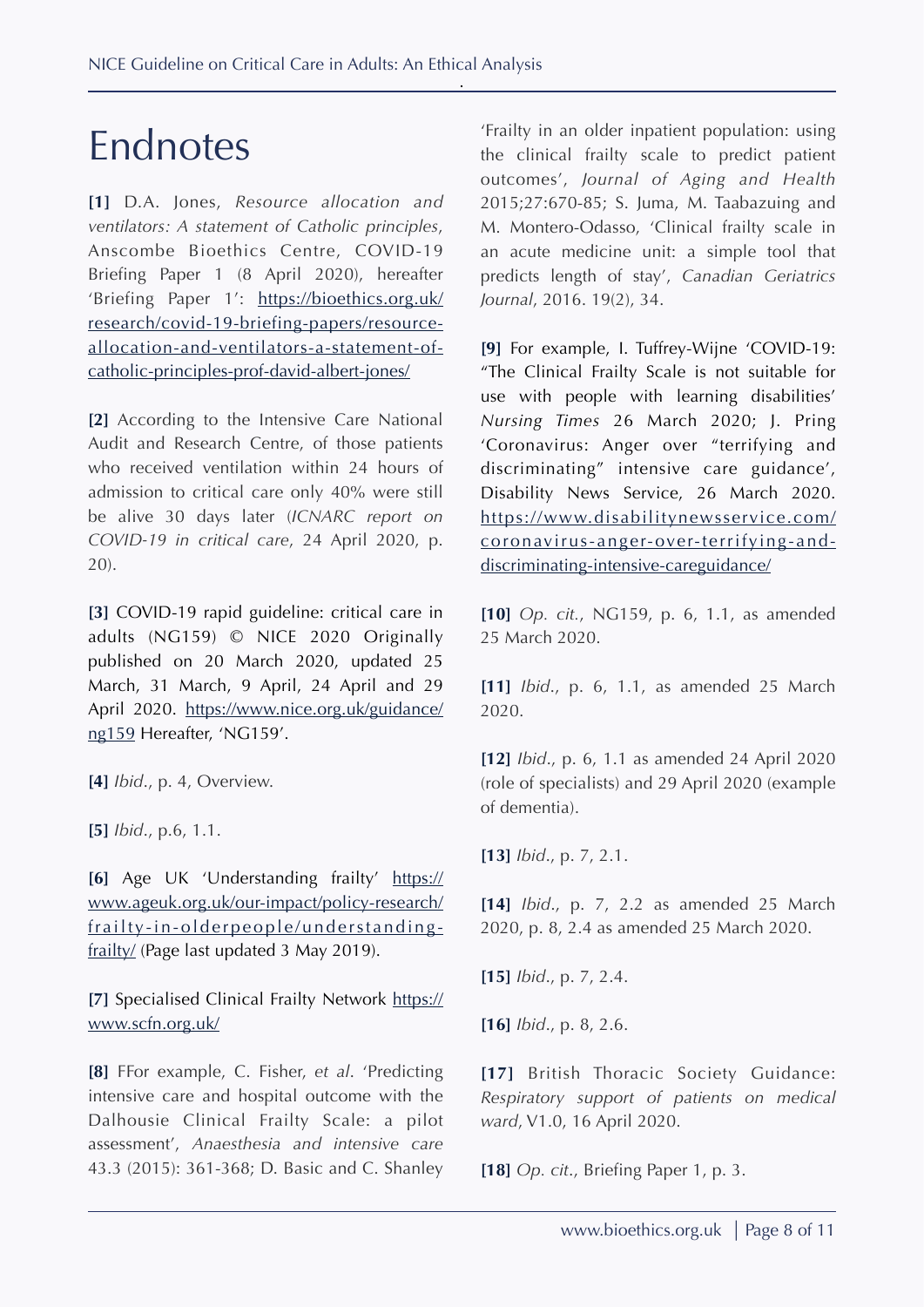**[19]** *Op. cit.*, p. 8, 2.6.

**[20]** *Ibid*., p. 7, 2.2.

**[21]** *Ibid*., p. 7, 2, link to 'critical care referral algorithm' as amended 31 March 2020.

**[22]** On the danger of clinical tools becoming 'tick box' exercises see J Neuberger, C Guthrie, D Aaronovitch *et al*. *More care, less pathway. A review of the Liverpool Care Pathway*. London: Department of Health; 2013, especially 1.90, 3.13.

**[23]** *Op. cit*., p. 8, 2.6.

**[24]** *Ibid*., p. 7, 2, link to 'critical care referral algorithm'.

**[25]** P. Foster, B. Staton and N. Rovnick, 'NHS "score" tool to decide which patients receive critical care', *Financial Times*, 12 April 2020.

**[26]** The original *Financial Times* story which did not report the views of NICE or NHS England was picked up by *The Times*, *iNews*, *Daily Mail*, *The Sun* as well as news services such as *Disability News Service*, *FR24 News*. The *Financial Times* amended the story in the online version the following day to include the views of NHS England and NICE but this was not picked up by any newspaper, but only by some blogs and more specialist publications such as *GM Journal*.

**[27]** *The Irish Sun* investigated and found some Irish hospitals that were using a similar numerical decision tool. N. Cotter, A. Higgins 'Points Of No Return: Coronavirus in Ireland – Patients ranked by points system weighted against elderly to decide who goes into ICU', *The Irish Sun*, 15 Apr 2020.

**[28]** *Op. cit*., NG159, p. 7, 2.2.

**[29]** *Ibid*., p. 10, 4.2.

[30] See, for example, I. Basnett, 2001, 'Health care professionals and their attitudes toward decisions affecting disabled people', in G.L. Albrecht, K. Seelman and M. Bury (eds.), *Handbook of Disability Studies*, Thousand Oaks, CA: Sage Publications, 450–467.

**[31]** Regrettably, this way of framing the desired outcome of critical care is not special to NICE but is common among intensivists, see for example 'Care At The End Of Life: A guide to best practice, discussion and decisionmaking in and around critical care'. Faculty of Intensive Care Medicine, September 2019, p. 10, 'Qualitative/holistic aspects of care involve asking the questions "Do proposed treatments offer a minimum quality of life acceptable to the patient?"'.

**[32]** K. Fitzpatrick and D.A. Jones, 'A Life Worth Living? Disabled People and Euthanasia in Belgium', in D.A. Jones, C. MacKellar and C Gastmans, *Assisted Suicide and Euthanasia: Lessons from Belgium*, Cambridge: Cambridge University Press, 2017, pp. 133-149; D.A. Jones 'Assisted dying and suicide prevention', *Journal of Disability & Religion*, 22.3 (2018): 298-316. X. Symons and R. Chua '"Alive by default": An exploration of Velleman's unfair burdens argument against state sanctioned euthanasia'. *Bioethics* 34.3 (2020): 288-294.

**[33]** *Op. cit*., Briefing Paper 1, p. 3.

**[34]** I. Brown, 'When is life unworthy of living? Lessons from the systematic killing of children with disabilities in Nazi Germany.' in R. Hanes, I. Brown, and N. E. Hansen (eds.), *The Routledge history of disability*. London: Routledge, 2018, pp. 421–433.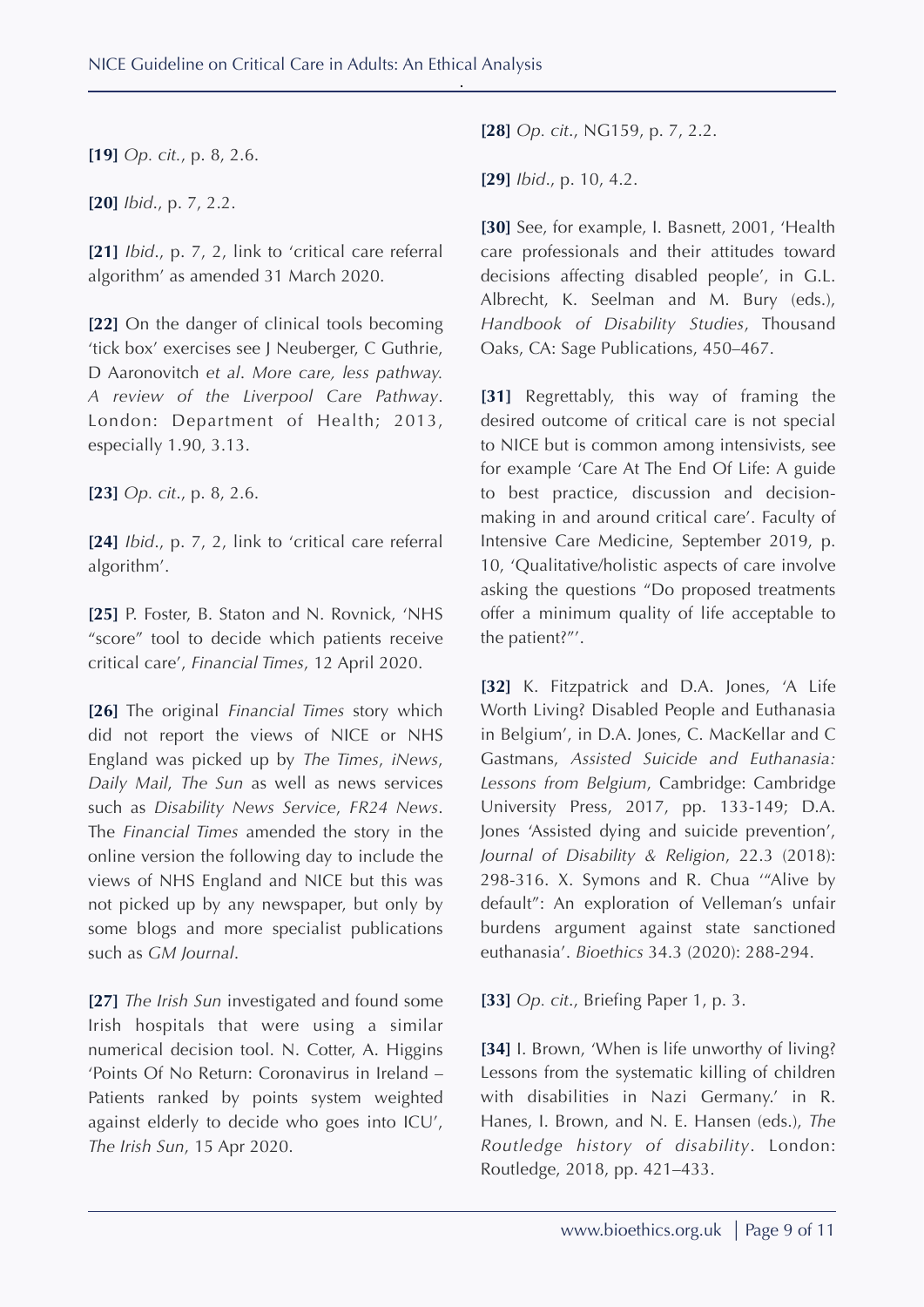**[35]** Compassion in Dying, *My Life, My Decision: Planning for the end of life Summary Report 2017*, London: Compassion in Dying, 2017, p. 17, 'Cost Savings'.

**[45]** GMC, *Good medical practice*: [https://](https://www.gmc-uk.org/ethical-guidance/ethical-guidance-for-doctors/good-medicalpractice) [www.gmc-uk.org/ethical-guidance/ethical](https://www.gmc-uk.org/ethical-guidance/ethical-guidance-for-doctors/good-medicalpractice)[guidance-for-doctors/good-medicalpractice](https://www.gmc-uk.org/ethical-guidance/ethical-guidance-for-doctors/good-medicalpractice)

**[36]** See also Michael Wee 'Coronavirus and the misuse of "do not resuscitate" orders', *The Spectator*, 6 May 2020.

**[37]** *Op. cit*., NG159, p. 10, 4.2, as amended 9 April 2020.

**[38]** BMA. *COVID-19 – ethical issues. A guidance note*. London: British Medical Association, 2020, p. 3.

**[39]** *Ibid*., emphasis added.

**[40]** Instances of which were reported in the media and were condemned in a joint statement by the RCGP, BMA, CPA and CQC in 1 April 2020: 'It is unacceptable for advance care plans, with or without DNAR form completion to be applied to groups of people of any description. These decisions must continue to be made on an individual basis according to need'. [https://www.rcgp.org.uk/](https://www.rcgp.org.uk/about-us/news/2020/april/joint-statement-on-advance-careplanning.aspx) [about-us/news/2020/april/joint-statement-on](https://www.rcgp.org.uk/about-us/news/2020/april/joint-statement-on-advance-careplanning.aspx)[advance-careplanning.aspx](https://www.rcgp.org.uk/about-us/news/2020/april/joint-statement-on-advance-careplanning.aspx)

**[41]** *Statistical Commentary: A&E Attendances and Emergency Admissions* (March 2020): [https://www.england.nhs.uk/statistics/wp](https://www.england.nhs.uk/statistics/wp-content/uploads/sites/2/2020/04/Statistical-commentary-March-2020-jf8hj.pdf)content/uploads/sites/2/2020/04/Statistical[commentary-March-2020-jf8hj.pdf](https://www.england.nhs.uk/statistics/wp-content/uploads/sites/2/2020/04/Statistical-commentary-March-2020-jf8hj.pdf)

**[42]** J. Appleby, 'What is happening to non-COVID deaths?', *BMJ* 2020; 369: m1607.

**[43]** *Op. cit*., p. 2.

**[44]** *Ibid*., p. 7, 2.1, link to 'Information to support decision making'.